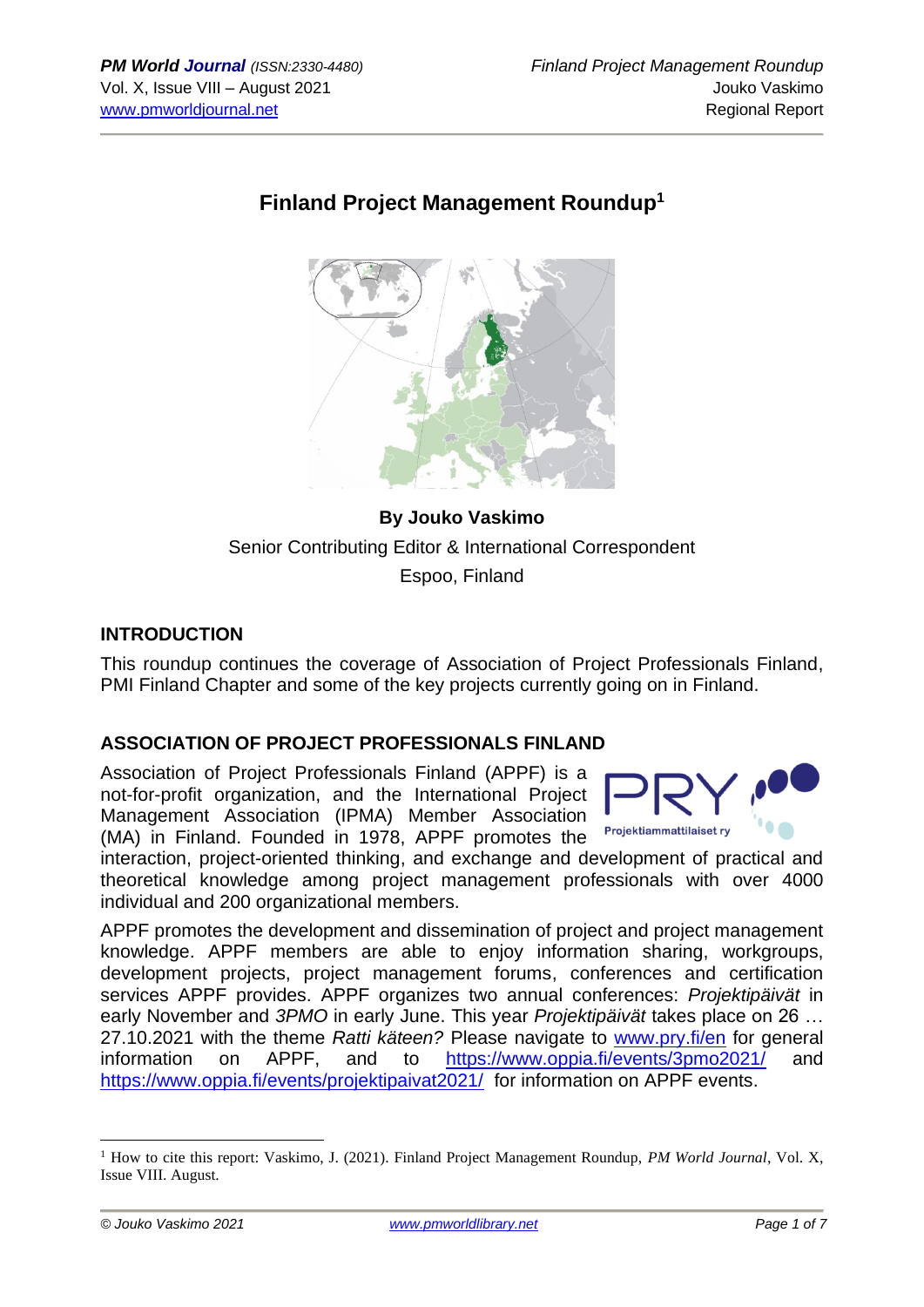#### **PMI FINLAND CHAPTER**

PMI Finland Chapter is a not-for-profit organization providing project practitioners in Finland continuous learning, networking and community support. The Chapter was founded in 2005. Today, with more than 400 members, the chapter is increasingly recognized as a



**Project** Management Institute Finland

community where its members can enhance their project management and leadership skills, as well as network with other project management professionals.

PMI Finland Chapter hosts a number of events such as Breakfast Round Tables, regular meetings taking place once a month in Helsinki and occasionally also in other locations. The chapter members have the opportunity to attend events for free or with a discount and the chapter sends its members a regular newsletter with localized content on project management. Additionally, the Chapter supports its members in their professional development and training.

PMI Chapter Finland organizes an annual conference in the spring, however, due to the COVID-19 pandemic, the 2021 event was cancelled. Please navigate to [www.pmifinland.org](http://www.pmifinland.org/) for general information on the PMI Finland Chapter and its annual events.

#### **OLKILUOTO 3**

The 1 600 MW Olkiluoto 3 nuclear power plant, originally contracted to be built by consortium comprising **Areva** and **Siemens** for **Teollisuuden Voima** (TVO) at Olkiluoto, Finland, has been delayed again. This time the time schedule is pushed back one month due to maintenance work required at the steam turbines. In late March the plant received the approval from Säteilyturvakeskus (Finnish Radiation and Nuclear Safety Authority) to load the reactor with nuclear fuel. Final hot tests are currently ongoing, and regular power production is now expected to commence in March 2022.

Originally targeted for commercial power generation in June 2009, the power plant has been subject to a substantial number of challenges. In March 2018 an agreement was reached between TVO and Areva regarding the overruns in project budget and time schedule. According to TVO, Areva agreed to compensate 450 M€ assuming the power plant was fully operational by the end of 2019. If the plant was not fully operational at that time, Areva will compensate a further 400 M€. As part of the agreement, both contractual parties agreed to dispend any further judicial acts. It is unclear, whether Areva has already compensated, or will compensate the agreed 850 M€ in full.

Once completed, the 1 600 MW nuclear power station will be one of the largest in the world. TVO has been understandably disappointed that the project is over 200 % over the original budget and almost 13 years behind the original time schedule.

The contract for building the Olkiluoto 3 power plant was signed in 2003 for 3 000 M€, and construction began in 2005, targeting completion in June 2009. Due to numerous challenges during the planning and construction phases, the target date has been pushed forward several times – almost thirteen years in total. The delays have pushed the total cost of the unit to  $9000...10000$  M $\epsilon$ .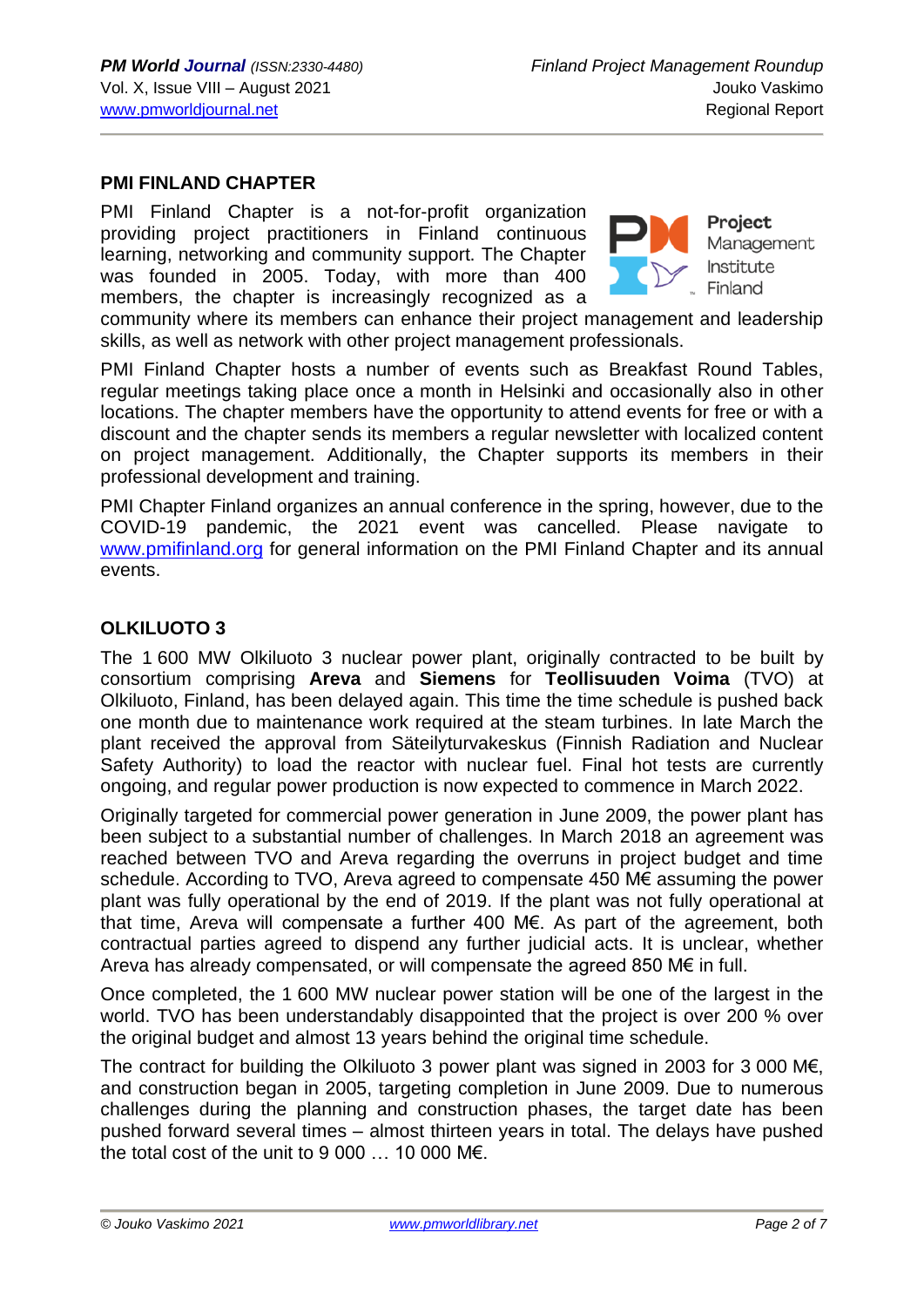

*Olkiluoto 3 nuclear power plant is almost ready (photo courtesy Kari Suni)*

## **HANHIKIVI 1**

Fennovoima, the organization driving the Hanhikivi 1 nuclear power plant project, announced in late April they have submitted the application for the main building permit for the 1200 MW Hanhikivi 1 power plant to the Finnish Ministry of Employment and Economy. Fennovoima expects to receive the building permit by mid-2022, to start construction by mid-2023, and to commence commercial power generation in 2029.

"*The rationale for the project is unchanged, and the scope of it will not be affected by the update. The power plant project will be implemented on the Hanhikivi peninsula in Pyhäjoki, as described in the original application*," Mr. **Joachim Specht**, CEO of Fennovoima, stated.

Instead of the previously announced 6 500 … 7 000 M€, Fennovoima is now budgeting 7 000 … 7 500 M€ for completing the plant. The plant delivery contract with RAOS Project Ltd is a fixed-priced contract. The increase in costs is due to expenses from Fennovoima operations, and in particular, expenses from the Fennovoima organization.

The power plant has been contracted to be built by **Rosatom** for **Fennovoima** at Pyhäjoki, Finland. Originally planned for 2018, the completion of the Hanhikivi 1 power plant was delayed by a decade before the papers for applying for the main building permit were submitted.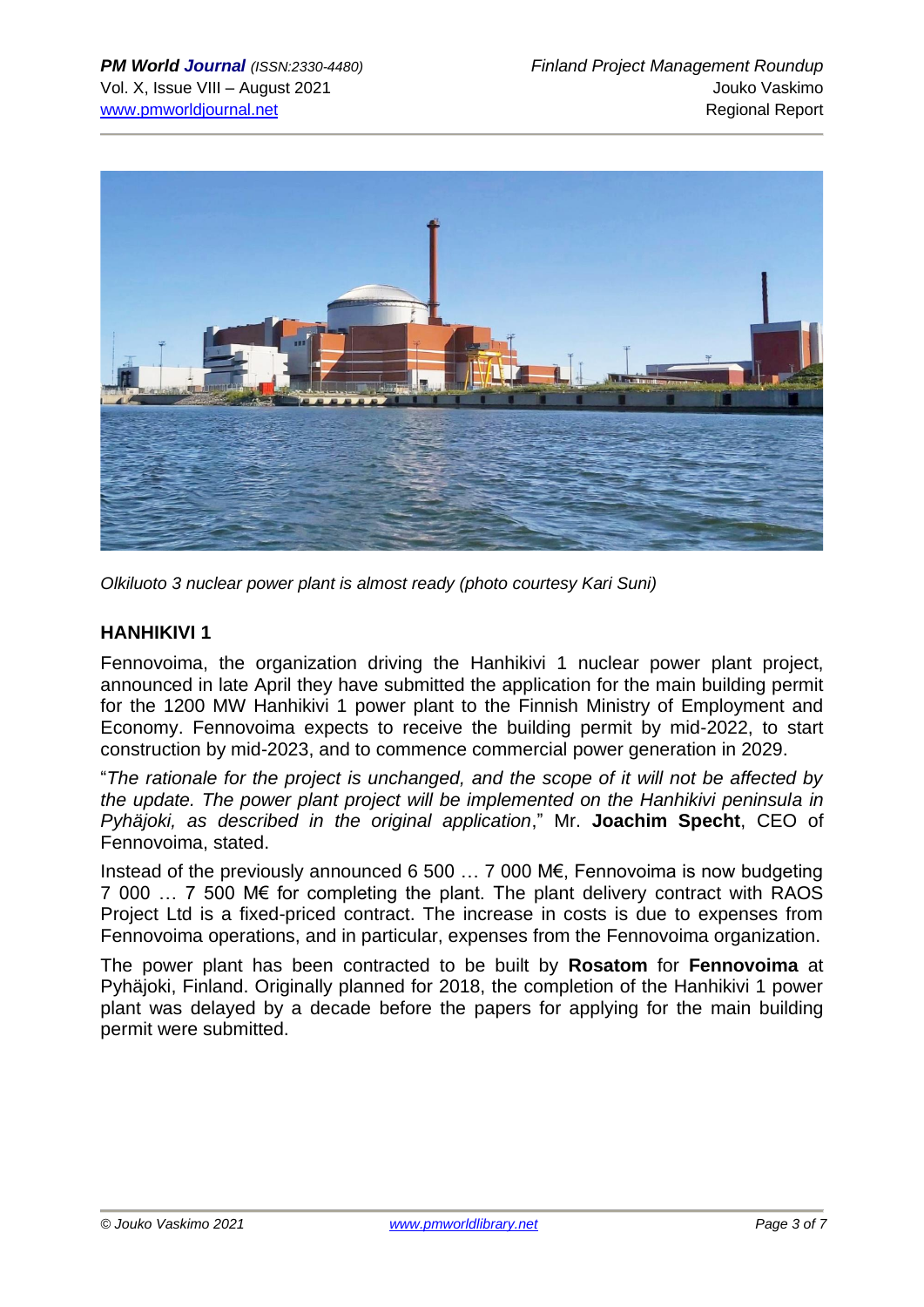## **LÄNSIMETRO**

The second implementation phase of Länsimetro extension to the existing Helsinki metro system is proceeding within set budget and time schedule baselines: The project is estimated to be 89 % complete. The city of Espoo is planning a series of high-rise buildings – both office and residential – to be erected next to the Keilaniemi station, which was part of the original Länsimetro extension. COVID-19 pandemic has not affected times schedules, however, some construction sites have seed multiple cases of the virus, believed to be transmitted among the international work crews.



*Soukka metro station platform in April 2021 (photo courtesy Länsimetro)*

The westward metro extension is being implemented in two phases: The first phase of the extension lengthened the existing line from *[Ruoholahti](https://en.wikipedia.org/wiki/Ruoholahti_metro_station)* to a new terminus at *[Matinkylä](https://en.wikipedia.org/wiki/Matinkyl%C3%A4)* in late 2017. The second phase of the extension will lengthen the line further from *Matinkylä* to *Kivenlahti*.

The second phase of the extension, a 7.4 kilometer (4.7 mi) route was approved for construction in February 2014, and the construction began flexibly as the work on the first phase was being completed. The second phase of the westward metro extension runs entirely within Espoo city limits. The second phase of the extension was originally planned to be completed in 2020, and now at 2023. The cost of the second phase was originally estimated at 801 M€, however, now stands at 1 159 M€.

The number of passengers taking the first metro from the Matinkylä terminus of the first implementation phase of Länsimetro has exceeded all expectations – to such extent that the public is getting worried about whether there will be room on the trains once the second implementation phase is completed.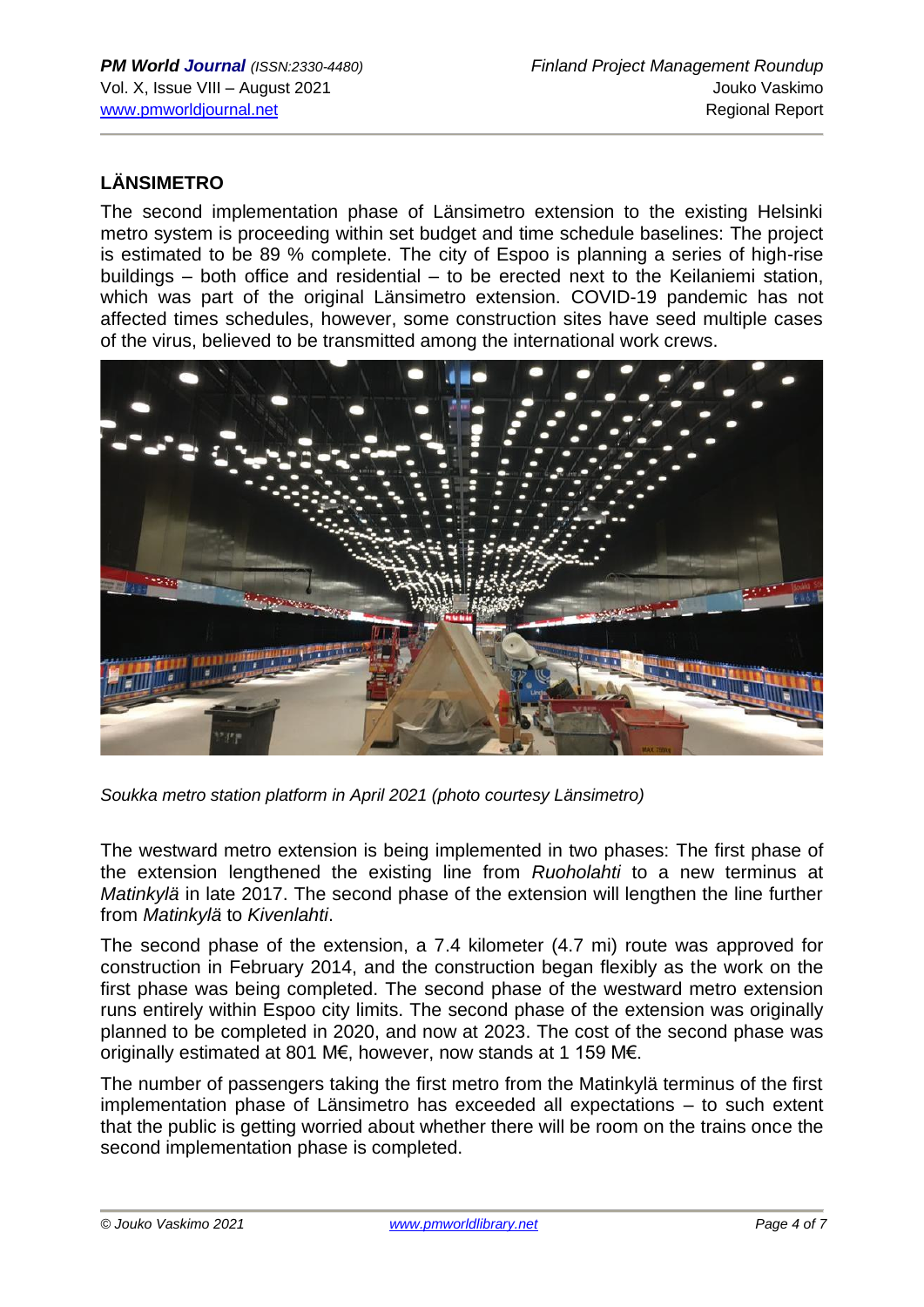#### **RAIDE-JOKERI**

The consortium comprising **Yleinen Insinööritoimisto** (YIT) and **VR Track** is proceeding with the main building works for the Raide-Jokeri light rail line. The project is currently five months ahead of the original time schedule, and regular operations are expected to commence earlier than anticipated.



*The Raide-Jokeri rolling stock is being tested in Helsinki (photo courtesy Sami Kero / HS)*

The Raide-Jokeri light rail transit system – similar to the *Metro Blue Line* light rail in Minneapolis, Minnesota, US, and the *Metrolink* in Manchester, England – is planned for the metropolitan Helsinki area to complement the existing public transit service. Raide-Jokeri will connect two Helsinki metro stations – *Itäkeskus* in eastern Helsinki, and *Keilaniemi* in the eastern Espoo – to one another with 25 km of street-level double track and 33 stops. Raide-Jokeri will replace bus line 550, which is currently the most heavily congested line in metropolitan Helsinki area, in 2024 summer. The new light rail transit system is intended to enhance the reliability and travel comfort of the transverse public transportation i.e. traffic in the areas surrounding the immediate downtown Helsinki.

The first idea of a transverse light rail transit system was introduced in 1990, and agreed to be one of the next-generation public transit systems to be constructed in 1994. Instead of a light rail system, the transverse connection was established with bus service in 2006. The number of passengers grew enormously, and bus connection 550 along the proposed path of the Raide-Jokeri route is one of the most popular bus service offered by Helsinki Regional Transport Authority. Due to increasing traffic, and need for quick and reliable connection, the plan to establish the originally proposed light rail transit system has been approved by the city of and the city of Espoo.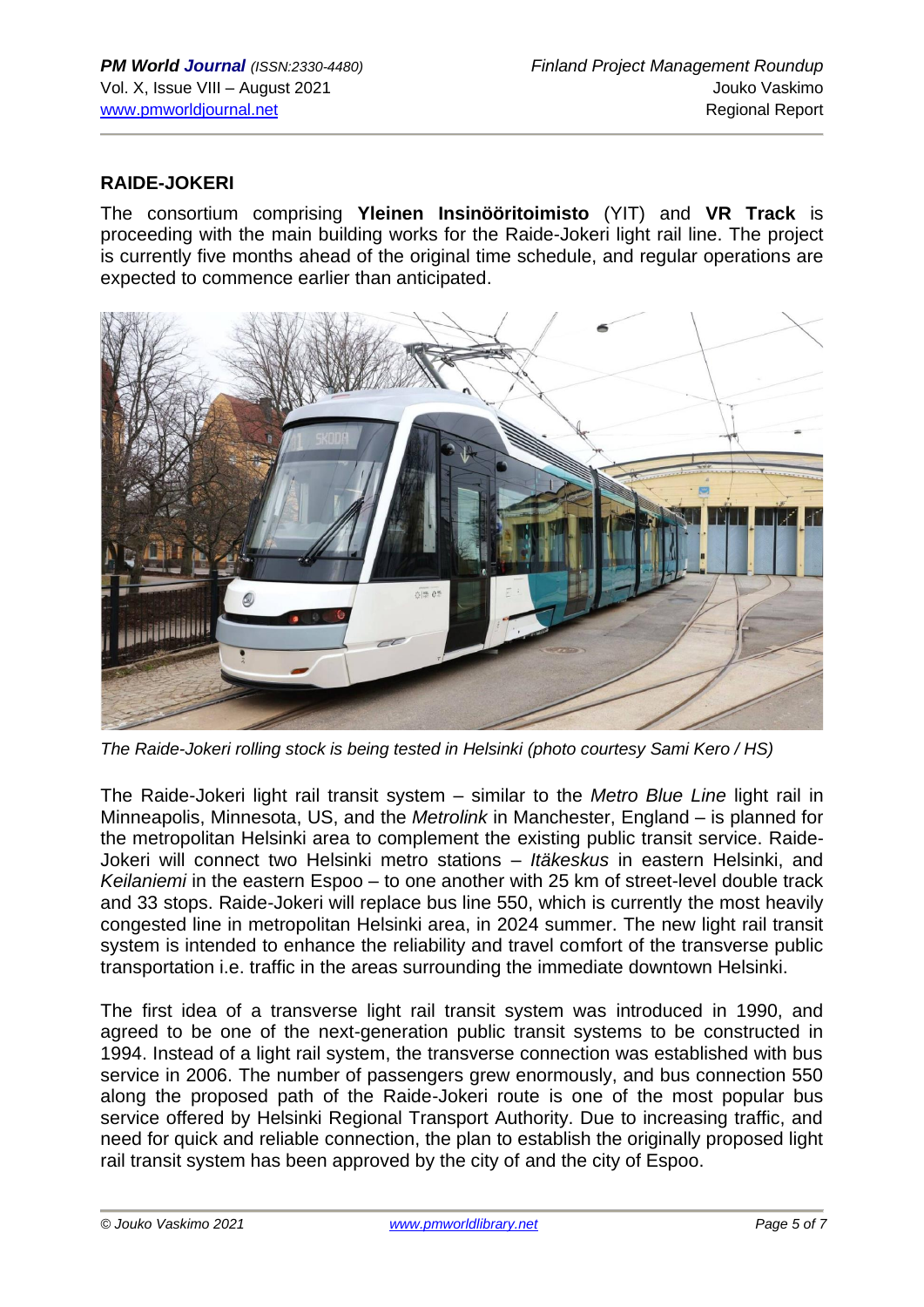#### **KRUUNUSILLAT**

Kruunusillat [*Crown Bridges*] is a major new infrastructure project in downtown Helsinki. The project is set to construct a string of bridges in order to traverse *Kruunuvuorenselkä*, a waterway east of the downtown area, and to establish a new tram line to connect the *Laajasalo*, *Korkeasaari* and *Kalasatama* areas to the immediate downtown area by means of 10 km light rail line. A new scenic seaside walking and bicycling path will also be created. The project is implemented following the alliance way of working, with the **City of Helsinki**, **YIT**, **NRC Group Finland**, **Ramboll Finland**, **Sweco Infra & Rail** and **Sitowise** participating as members of the alliance.



*The routing and the main bridges of the Kruunusillat project*

The most visual parts of the project are the three new bridges: *Kruunuvuorensilta*, *Finkensilta* and *Merihaansilta*. With a total length of 1,200 meters, the *Kruunuvuorensilta* will be – once completed – the longest bridge in Finland. In addition to the construction of the three new bridges, *Hakaniemen silta* will also be upgraded as part of the project.

The project will be implemented in two phases: The first phase includes the main construction works, including the bridges, at an estimated cost of 326 M€. The second phase includes extending the tram tracks to the Helsinki Central Railway Station at an estimated cost of 10 M€. Other works project costs, such a new rolling stock and a new tram depot, are estimated at 214 M€, bringing the total cost to 550 M€. The alliance way of working adds to the challenge of creating an exact cost estimate for the project.

Kruunusillat project implementation was started in July 2021, and is scheduled to complete by the end of 2026. The new tram lines are estimated to commence operations in the beginning of 2027.